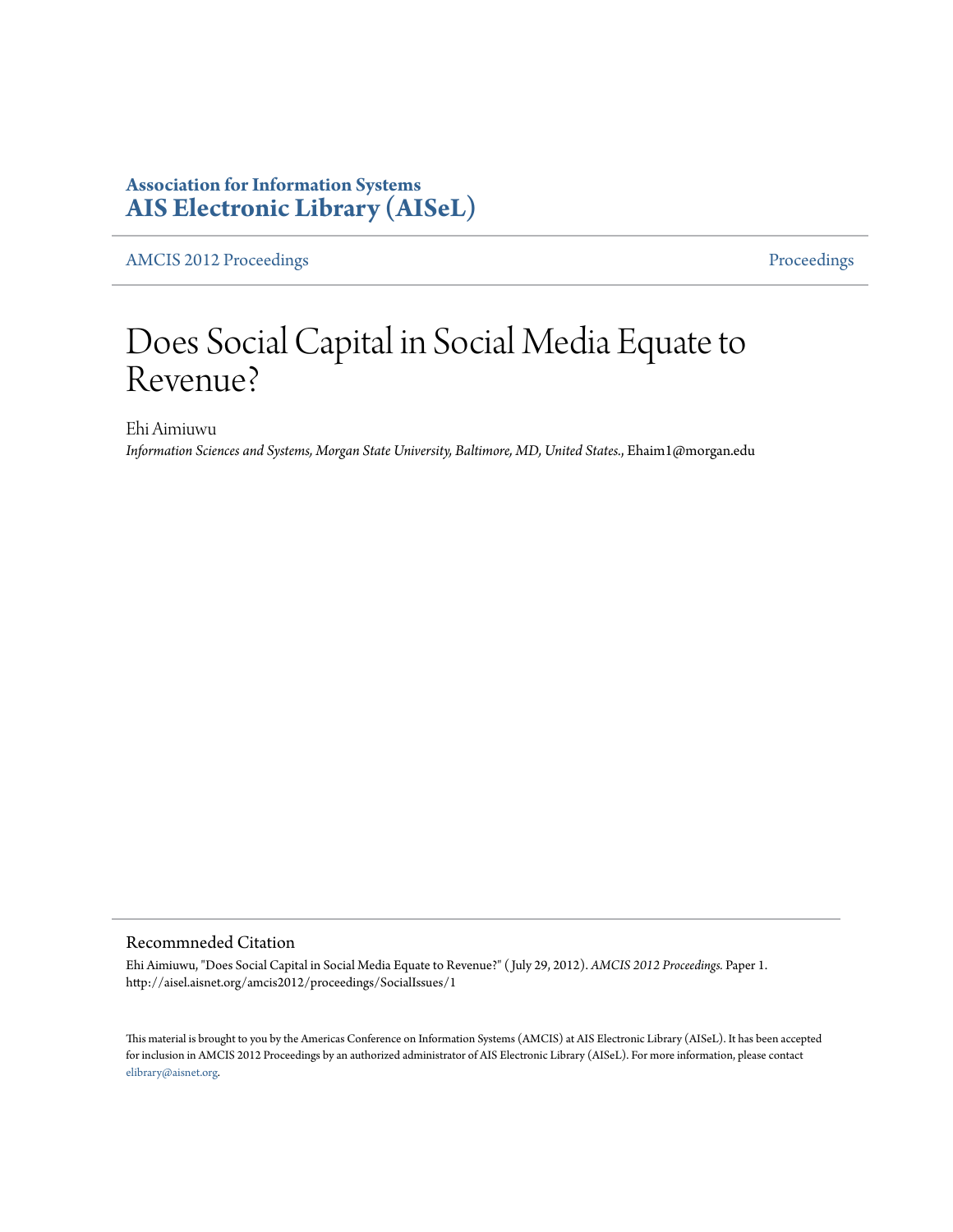### **Does Social Capital in Social Media Equate to Revenue?**

**Ehi E. Aimiuwu** Morgan State University Ehaim1@morgan.edu

#### **ABSTRACT**

The primary audience for this case study is business students who are taking classes in e-commerce, Web 2.0, social media, online business, business strategy, and internet marketing. Due to the fact that many Americans today are having problems with employment and income, but still have time to spend on Facebook or other social media, it may be the right moment in internet marketing history to utilize a social medium they are already wedded to as a platform to make some revenue. The objective is to find out whether utilizing Facebook "friends" on a daily basis can actually be an efficient way to increase Google AdSense revenue rather than relying on search engines to bring customers or clickers to their websites without asking their social capital (Facebook friends) to intentionally click on AdSense advertisements. This case is about the effect of Facebook on Google AdSense revenue based on web content search.

#### **Keywords**

Web 2.0; Social Media; Internet Relationship Marketing; Web Content; Facebook; Google AdSense

#### **INTRODUCTION:**

Many Americans and citizens of the world today are struggling with work and income. Yet, they spend time on various social media frequently. Hence, it may be the right moment in internet marketing history to utilize social media to generate some revenue. The warm social capital on most Facebook pages in which users blog and share links, pictures, and ideas with each other can be turned into a source of income. It would be a great idea for people to make a living or at least attain supplemental income where they already spend most of their time with friends around the world. Blogging has gone from a hobby to a flourishing business, but major businesses want to get in front of the right audiences and not just settle for clickthrough because it comprises less than 1% of industry standard (Sloan & Kaihla, 2006). Just 1% of industry standard in revenue could mean so much for an unemployed blogger or a social media user to profit from.

Internet entrepreneurs are moving into social networking sites; it is quite easy for small business development teams to build businesses on Facebook, and life on Facebook can be profitable (Stone, 2007). The average Facebook account has hundreds or even thousands of friends who inform and share information with each other on an hourly or daily basis. Many of these friends trust each other's opinions or ideas on issues ranging from fashion, food, and exercise to relationships. Thus, it is a good way to turn social media friends into product buyers or advertising clickers in order to generate revenue. Businesses are looking for methods to make their websites more social in order to build on social systems people are already in love with (Stone, 2008). Facebook users who want to rise above unemployment, the bad economy, or simply make extra cash can utilize Facebook or other social media to direct their social capital (friends) to their products or to Google AdSense on their existing websites by placing interesting links that suit the interests of their warm customers (friends on social media).

Infrastructure providers and content providers are the two factors that determine the success of any social network, where the infrastructure is the platform for an interacting society and content is the wealth of that society (Chai, Potdar, & Chang, 2007). The two infrastructures in this case are Facebook and Google AdSense, while the content provider is the Facebook user who generates content through interesting links on his social media as well as the information on his website, which the links lead his readers or customers to. Google AdSense, as an infrastructure, already has advertisers that have paid Google to advertise their goods and services on websites whose information matches their business needs, while Facebook as an infrastructure, already has millions of users linked through various social, political, economic, and educational benefits. What the Facebook user needs to do is to develop a website that matches the interest of his social capital in order to generate sales or clicks on the Google AdSense. While revenue is generated by the infrastructure, it should then share the revenue with the active user who generated the content (Chai, Potdar, & Chang, 2007).

Facebook's immediate concern is how to make advertising revenue, but unfortunately, only 57% of social media users click on advertisement, only 11% of these clicks are buyers, and marketers are really not interested in gossip and love updates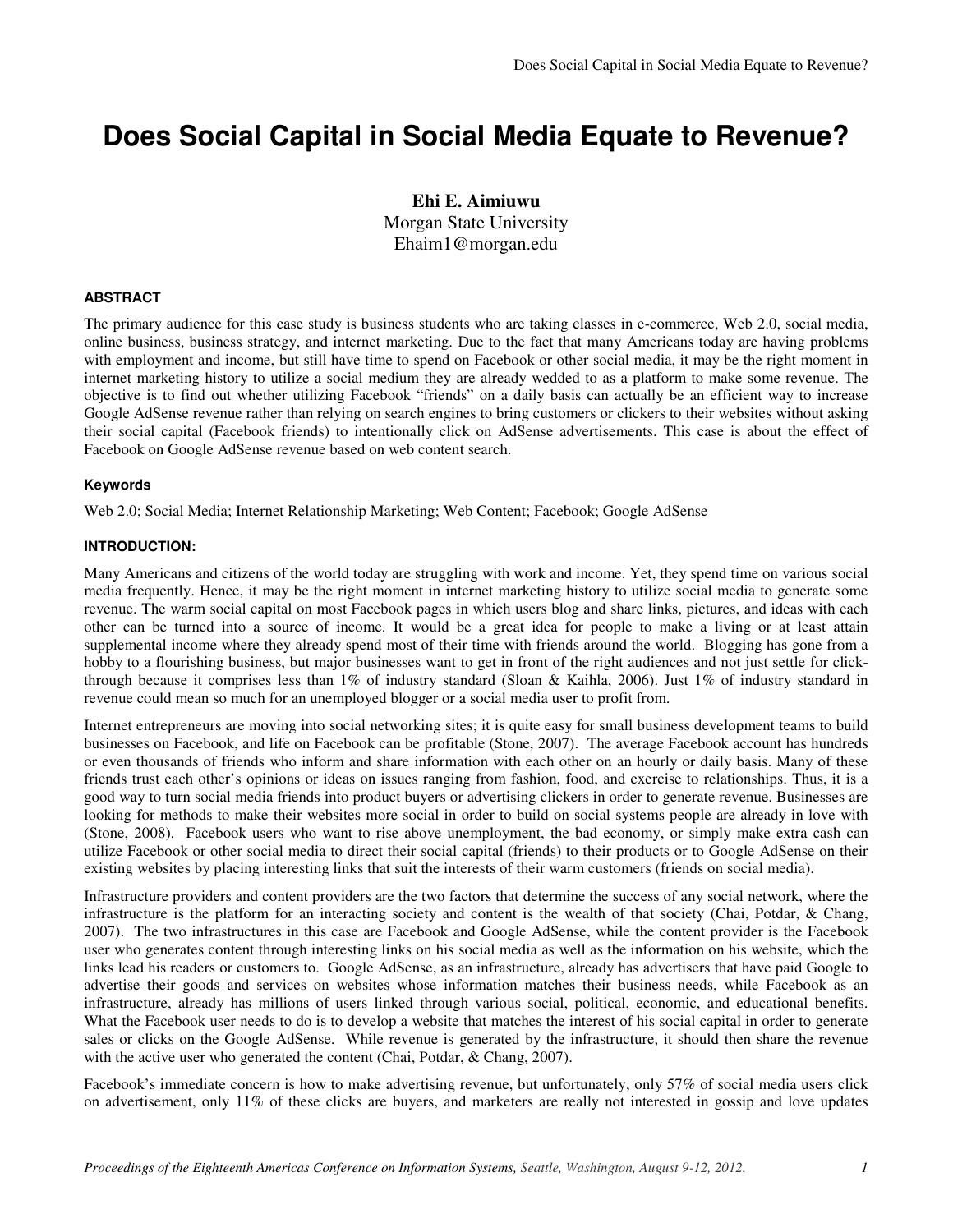(Stone, 2008). Since Facebook is already making millions of dollars from big corporate advertisers, as well as Google AdSense, it is in the best interest of the Facebook user and the AdSense advertiser, based on content, to profit from this internet or online union.

Web 2.0 has a great deal of influence on consumer behavior and has empowered consumers in the areas of technology, business strategy, and marketing (Constantinides & Fountain, 2008). Facebook or other social media can be used to influence your social capital towards how you feel and what they need to think by sending them to your website. Users must understand and appreciate the great opportunity the internet and social media have provided for this generation and capitalize on it. Web 2.0 has affected the power structure of the marketplace and has transferred market power from the producers to the customers through interaction in a direct and personalized way (Constantinides & Fountain, 2008). It may no longer be a time or a generation that dwells on not finding a job or blaming both the government and corporations for their ills. It may be a time to tackle the bull by the horn by turning oneself as a mere user into a small business "Online Middleman of Social Capital" (OMOSC) between the infrastructures (producers) and consumers (social capital). Customers' preferences, opinions, and decisions are now being influenced by user generated contents in online forums, blogs, tagging, and social media rather than online marketers (Constantinides & Fountain, 2008).

It is a great idea for electronic stores to get on social networks and having potential customers become their online friends as well as dialoguing with them regularly or as needed (Meadows-Klue, 2008). If big businesses are going towards social networks, what are the social network users waiting for? This is the moment in history to have sole proprietorship more than ever before through the internet by plugging in between two or more successful big businesses as an OMOSC. In order for users to be successful, they should develop a product or a service online. This product or service can be opinions, gossip, research, political views, or homemade products that their warm social capital may want to benefit from. Brands that can persuade customers to fall in love with their conversations in Web 2.0 will be successful (Meadows-Klue, 2008).

Once a website has good content; it must utilize strategic advertising on other websites, search engines, mobile networks, and social networks to gain as many potential and unique customers as possible. The number of visitors who visit a site is related to the number of visitors who are converted into buyers (Hoffman & Novak, 2000) or advertisement clickers. Any successful e-commerce website must develop a way of having a presence in cross-related websites in an attempt to diversify and increase its customer base. The ability to obtain customers by interacting with other websites is a form of marketing and strategic partnership (Hoffman & Novak, 2000).

"Social media will play a critical part in driving purchase intent and delivering brand engagement in the digital society" (Meadows-Klue, 2008). In a social network, there is already a form of familiarity, confidence, comfort, trust, loyalty, and a one-to-one or peer-to-peer relationship. Hence, information shared in social network or Web 2.0 environments is usually received with some level of ease and trust. Relationship marketing wants customers to share as well as have the confidence to question and ask their friends (Meadows-Klue, 2008).

There is a need for e-commerce websites to have social capital in an attempt to promote their goods and services within a comfortable and trusted environment, such as a social network. According to Ellison, Steinfield, & Lampe (2007), social capital keeps people connected and sharing ideas within a community that is already inhabited. In doing so, people share their ideas and involvement without physical contact or actually knowing each other. Ellison, Steinfield, & Lampe (2007) also state that Facebook has provided some level of psychological well being for users who suffer from low self-esteem and low life satisfaction, which helps to create social capital.

According to Vatanasombut, Stylianou, & Igbaria (2004), the best online businesses are those that have products that need reorder due to frequent usage and attract sophisticated internet users who have no problem shopping online or sharing information over the web. E-marketplace should provide products and services that are needed frequently and must be able to guarantee potential customers that their time, energy, credit, or purchasing information are secure and worthwhile over the internet. When using Facebook to attract customers to one's website either as buyers or clickers, one must ensure some level of trustworthiness and credibility in order to invite them on a regular or daily basis through the social network.

E-business must realize that potential customers are afraid of having their credit information compromised by shopping online. Lives have been ruined by cyber attacks and cyber thieves. This is one of the major setbacks for e-commerce because Hoffman, Novak, & Peralta (1999) explain that 94% of web users declined to provide personal information over the web and 40% went ahead to provide wrong information rather than give their legitimate information. As a Facebook and an AdSense user or as an OMOSC between infrastructure and content, confidentiality is still a must in any form used to derive revenue online.

In the rest of the paper, a case will be presented to see if social capital in social media equates to revenue or if social media is just for socializing and networking.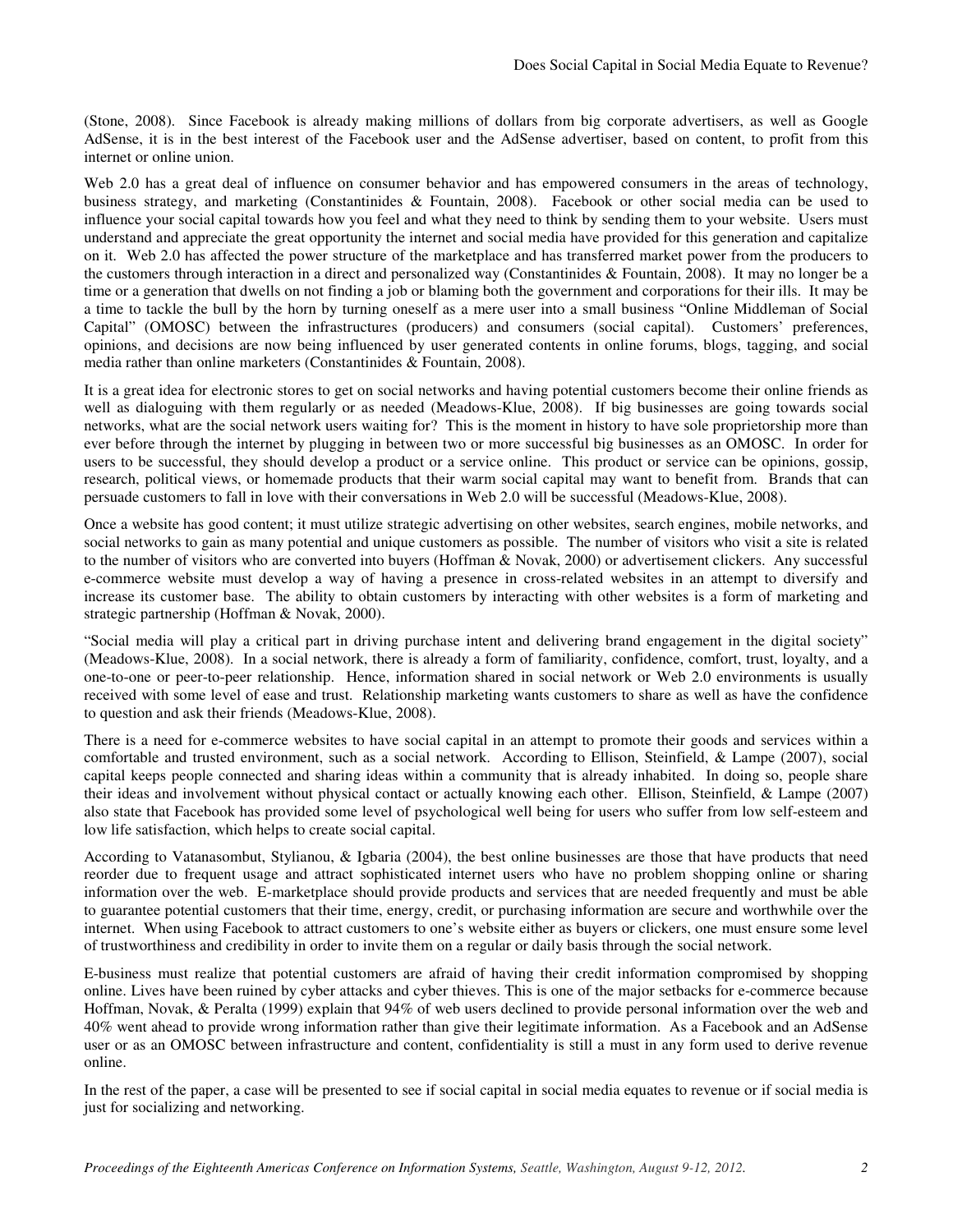#### **CASE SUMMARY**

Jim has two websites that are bringing in very little revenue. One of the websites is a profit website in which he tries to also sell his books and language CDs, while the second website is a non-profit site that seeks donations for after-school programs in which children need help in math and go on science fieldtrips. So far, only a few friends have given donations with some corporate matching in a decade for the non-profit website, and the sales from his books and language CDs were below \$100 monthly for the same time period. Bola, his friend, suggests that his Facebook account should be utilized to bring more customers to Jim's websites, but Jim is worried that the idea would be a waste of time. Jim has given Bola three months to prove that Bola's Facebook account can increase his revenue tremendously and if so, Bola would become his 40% profit sharing partner.

#### **CASE**

Jim is determined to make steady revenue from his profit and non-profit websites. Since his sales and donations are low and irregular, he has decided to place Google AdSense on every page to see what would happen to the revenue of both websites. Jim noticed between August 2011 and September 2011 that even though his non-profit site was making high revenue with AdSense, the profit site was struggling. Jim wanted to know why the profit site with over 500 pages and more searches was doing worse in Google AdSense revenue than the non-profit site that had just 5 pages and had very low searches. The following 90 days were used to explore this dilemma.

#### **The Entrepreneur**

Jim Smith is a 28 year-old MBA graduate from Kennesaw State University in Georgia who worked as a Business Analysis with an airline company before he got laid off in mid-2011. He claimed that his experience in corporate America was unbearable and was determined to become self-employed through his websites by selling his products and getting clicks from Google AdSense. He was also forced by family and friends to get a Facebook account, but after a few trails, he determined that Facebook was a waste of time. He is married with two children and truly believes that Facebook is for irresponsible single people who depend on it to give themselves a purpose in life away from loneliness.

#### **The Facebook Lover**

Bola Jones is also a 28 year-old MBA graduate from Kennesaw State University in Georgia. He worked in the same department with Jim before they were laid off. Jones also claimed that his experience in corporate America was unpleasant due to management issues and was determined to become self-employed through his love for Facebook. He believed in the social capital of Facebook, and his philosophy was that Facebook users with a huge and active social capital (Facebook friends) could generate income from Facebook if they had access to a website whose content was interesting to their friends on a daily basis. This is why he is trying to partner with Jim to become a 40% profit share partner from the earnings of Jim's websites if he can use his Facebook to increase Jim's revenue. Bola is single and always searching for a mate.

#### **Websites and Google AdSense Plan**

The profit website had over 500 pages, and it mainly consists of Jim's opinion on American politics and world current affairs in addition to the sales of his books and language CDs. The website gets about 2,000 page views daily, and the Google AdSense placed on them displays movies, employment, grants, or dating ads. The non-profit website has five pages, and it is mainly for online math tutoring. The website gets about 400 page views daily, and the Google AdSense ads placed on them display math tutoring or homework help.

Jim and Bola observed the profit site for 62 days and the non-profit site for 28 days. For each website, only half of the observed days were with the use of Facebook. Both Jim and Bola determined that the profit site was a low content search website while the non-profit site was considered a high content search website. The goal was to use Bola's rich social capital (over 3,000 Facebook friends) on Facebook to drive traffic to Jim's websites thorough a daily posted link on various topics that may interest Bola's Facebook friends.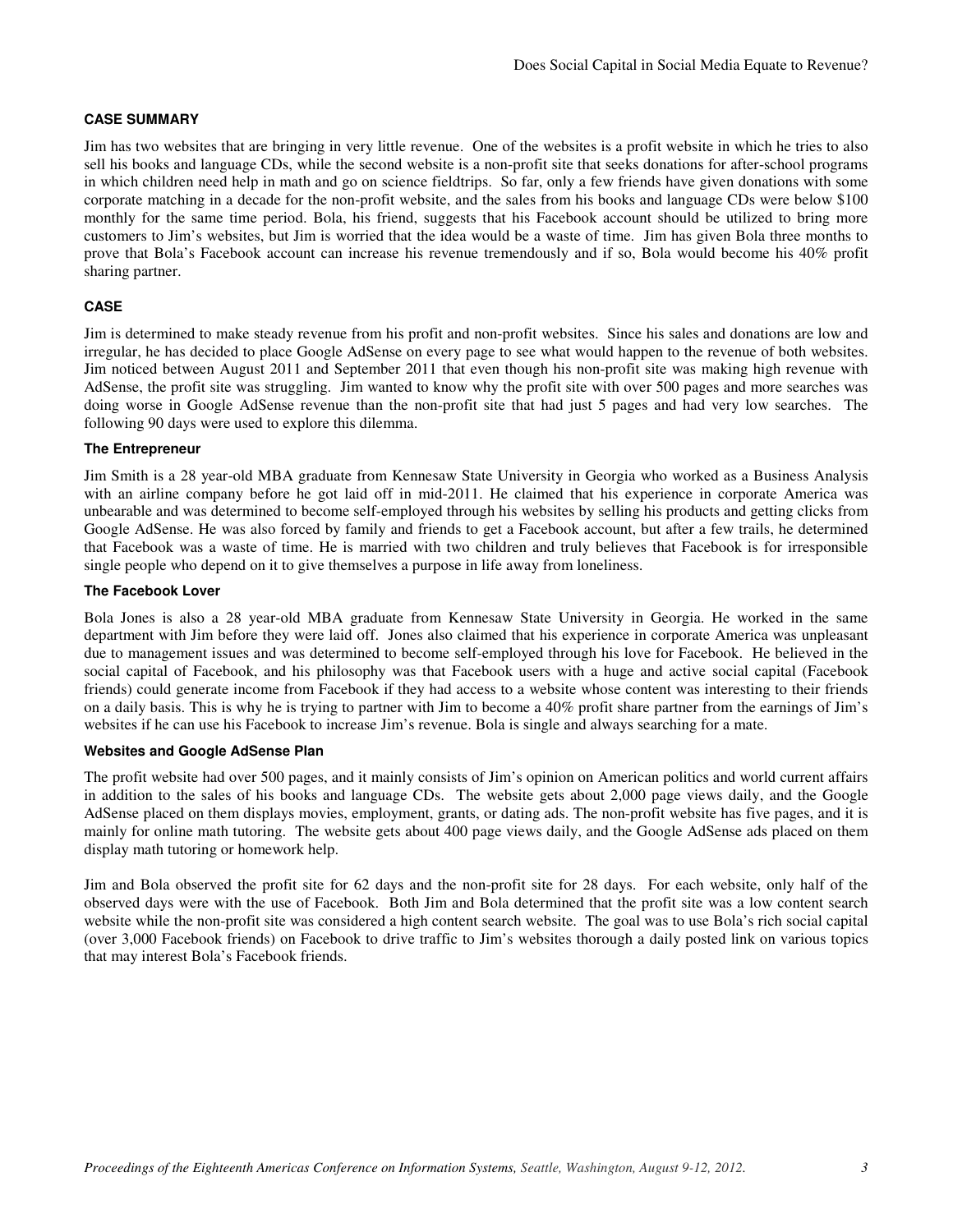|             | PV  | Clicks | <b>CTR</b> | <b>CPC</b> | Revenue |
|-------------|-----|--------|------------|------------|---------|
| <b>LCNF</b> | 421 | 7      | 1.71%      | \$0.20     | \$1.42  |
| <b>LCWF</b> | 384 | 8      | 2.09%      | \$0.10     | \$0.84  |
| <b>HCNF</b> | 228 | 38     | 17.02%     | \$0.38     | \$14.77 |
| <b>HCWF</b> | 429 | 61     | 14.37%     | \$0.28     | \$17.31 |
| LC          | 805 | 15     | 1.87%      | \$0.15     | \$2.28  |
| HC          | 657 | 99     | 15.08%     | \$0.33     | \$32.97 |
| NF          | 649 | 45     | $6.95\%$   | \$0.29     | \$13.35 |
| WF          | 813 | 69     | 8.50%      | \$0.19     | \$13.41 |

**Table 1: AdSense variables that affected revenue on a daily average** 

*LC, HC, NF, and WF were calculations based on the actual AdSense report for LCNF, LCWF, HCNF, and HCWF*

|             | Web Visits | <b>PV</b> | Clicks | <b>CTR</b> | Revenue  |
|-------------|------------|-----------|--------|------------|----------|
| <b>LCNF</b> | 53,852     | 13,066    | 224    | $1.71\%$   | \$43.95  |
| <b>LCWF</b> | 53,746     | 11,911    | 249    | 2.09%      | \$25.94  |
| <b>HCNF</b> | 4,786      | 3,196     | 544    | 17.02%     | \$206.79 |
| <b>HCWF</b> | 7,481      | 6,006     | 863    | 14.37%     | \$242.35 |
| LC          | 107,598    | 24,977    | 473    | 1.87%      | \$69.89  |
| HC          | 12,267     | 9,202     | 1,407  | 15.08%     | \$449.14 |
| NF          | 58,638     | 16,262    | 768    | 6.95%      | \$250.74 |
| WF          | 61,227     | 17,917    | 1,112  | 8.50%      | \$268.29 |

**Table 2: Variables that affected revenue in the entire study** 

*LC, HC, NF, and WF were calculations based on the actual AdSense report for LCNF, LCWF, HCNF, and HCWF*

Bola stated, "We used Google AdWords Keyword Tool (GAKT) to determine the value of the content search for each website. It was determined in Google AdSense keywords for the websites that the top three keywords that brought people to the profit website were 'Edo Language,' 'Benin City Nigeria,' and 'Edo' and their global monthly searches on GAKT were 880, 4,400, and 880 respectively. The non-profit website had its top searches as 'math,' 'math games,' and 'math problems' and their global monthly searches on GAKT were 55.6 million, 11.1 million, and 673,000 respectively."

Jim added, "The assumption in this study is that any global monthly search on GAKT that is above 500,000 is a high content search value. So the non-profit website was considered a higher content search value based on the GAKT searches than the profit website despite the fact that the high website visits of the profit website obviously had more pages to visit."

#### **The Result**

The analysis is based on the influence of six variables on revenue, which are Web content search, Facebook usage, Website visits, AdSense Pageviews (PV), AdSense clicks (clicks), and AdSense click-through-ratios (CTR). These variables were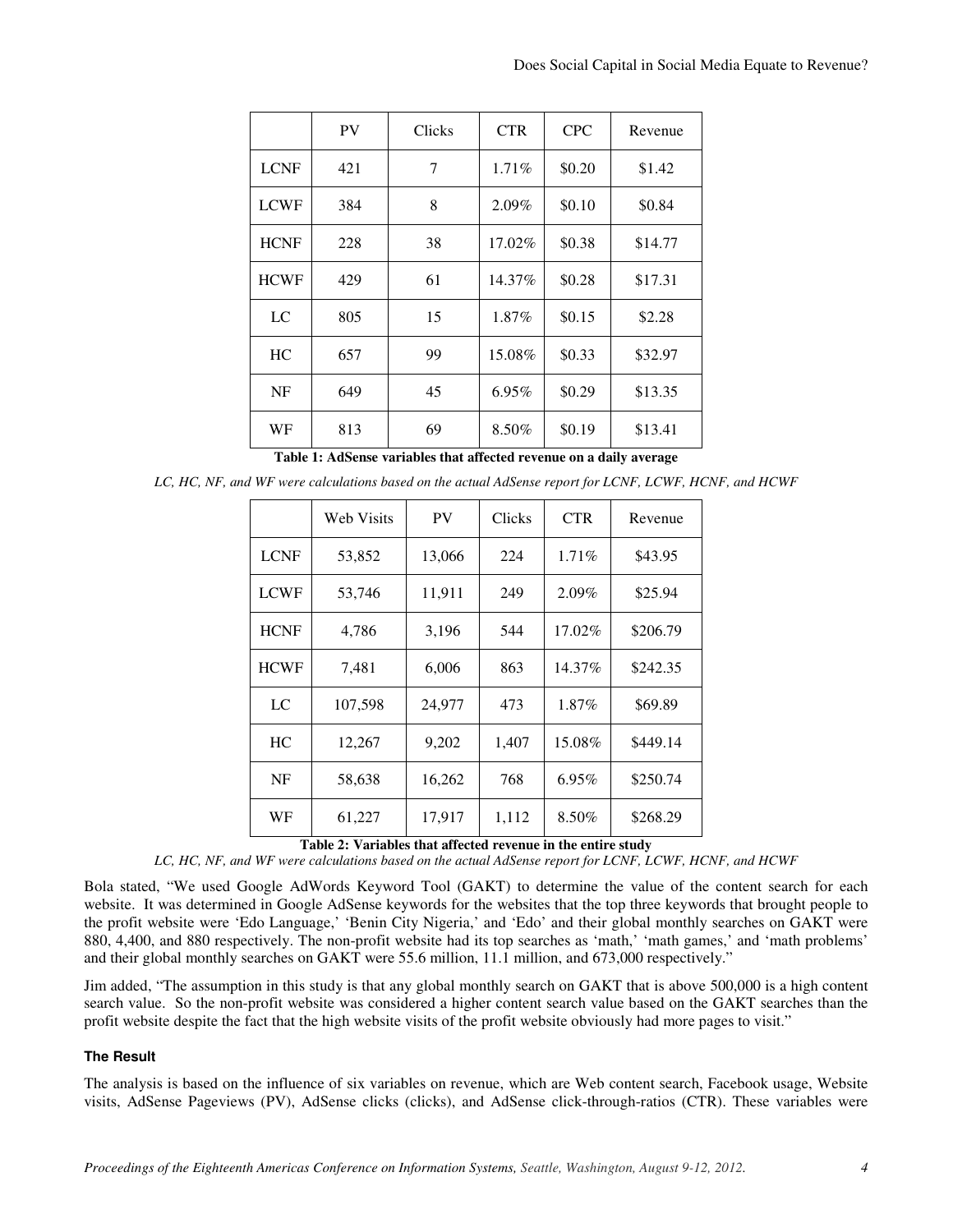used to interpret how revenue was affected by Low Content search (LC), High Content search (HC), No Facebook (NF), With Facebook (WF), Low Content No Facebook (LCNF), Low Content with Facebook (LCWF), High Content No Facebook (HCNF), High Content With Facebook (HCWF), and Cost-Per-Click (CPC).



**Figure 1: Graphs showing relations between revenue and Facebook at low and high content search value**  *No Facebook = 0 and With Facebook = 1* 

Bola concludes, "There were no outliers in the entire study based on Bonferroni test conducted at 90% confidence interval, the studentized deleted score, and the DFFIT for small data. ANOVA showed that only clicks and CTR were significant for the profit website, clicks and AdSense pageviews were significant for the non-profit website, and clicks and content search were significant for both websites together."

Now that Jim has all the result from the Facebook and Google AdSense study, he wonders if Bola's Facebook friends or social capital is worth the profit sharing partnership.

| Content      | Variables         | $R^2$ | $\mathbf{F}$ | Sig   | Correlation | Std. Error |
|--------------|-------------------|-------|--------------|-------|-------------|------------|
| LC           | Clicks/CTR        | .375  | 17.726       | .000  |             |            |
|              | Clicks            | .239  | 18.874       | .000  | .489*       | .089       |
|              | <b>CTR</b>        |       |              | .001  | $.352*$     | .323       |
|              | <b>PV</b>         |       |              |       | .292        |            |
| HC           | Clicks            | .604  | 39.678       | .000  | $.777*$     | .036       |
|              | <b>PV</b>         |       |              |       | $.618*$     |            |
| <b>HC/LC</b> | Clicks            | .865  | 563.851      | .000  | .930*       | .020       |
|              | <b>Web Visits</b> |       |              | .000  | $-.872*$    | .000       |
|              | Content           |       |              | .0018 | $.025*$     | .544       |
|              | Click/Web Vis.    | .901  | 396.070      | .000  |             |            |
|              | Click/Web/Cont    | .907  | 280.536      | .000  |             |            |

#### **Table 3: Summary ANOVAs for significant variables**

α *= 0.05 except with \* (*α *= 0.01); Correlation was 2-tailed; Std. error for listed variables together*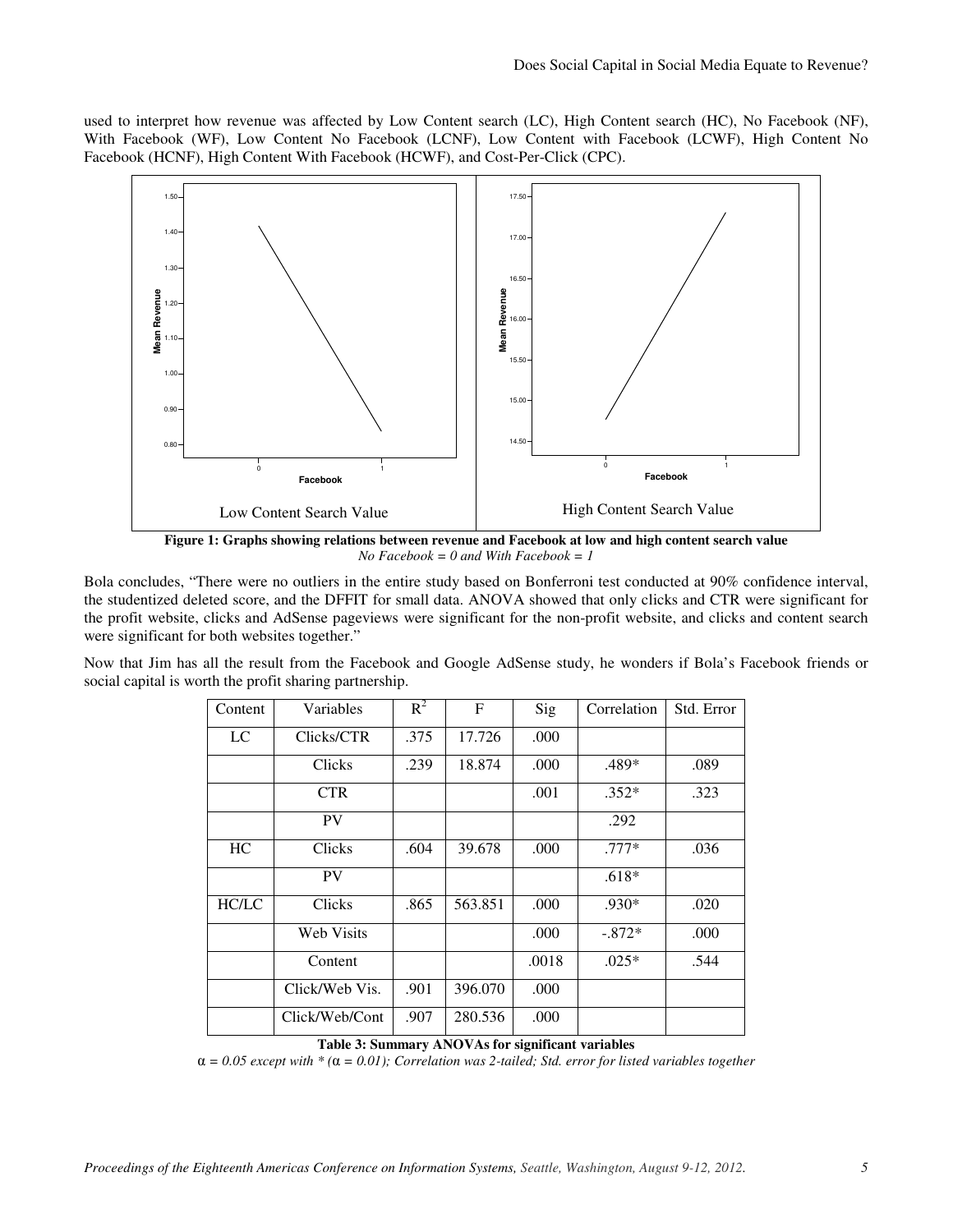

**Figure 2: Combining all 90 data from the two websites to compare each variable with mean revenue** 



#### **REFERENCES**

Chai, K., Potdar, V. and Chang, E. (2007) A Survey of revenue sharing social software's systems, *Proceedings of International Workshop on Social Interaction and Mundane Technologies*, 1-4.

Constantinides, E. and Fountain, S. J. (2008) Web 2.0: Conceptual foundations and marketing issues, *Journal of Direct, Data, and Digital Marketing Practice*, 9, 3, 231-244.

Ellison, N. B., Steinfield, C. and Lampe, C. (2007) The benefit of Facebook "friends": Social capital and college students' use of online social network sites, *Journal of Computer-Mediated Communication*, 12, 1143-1168.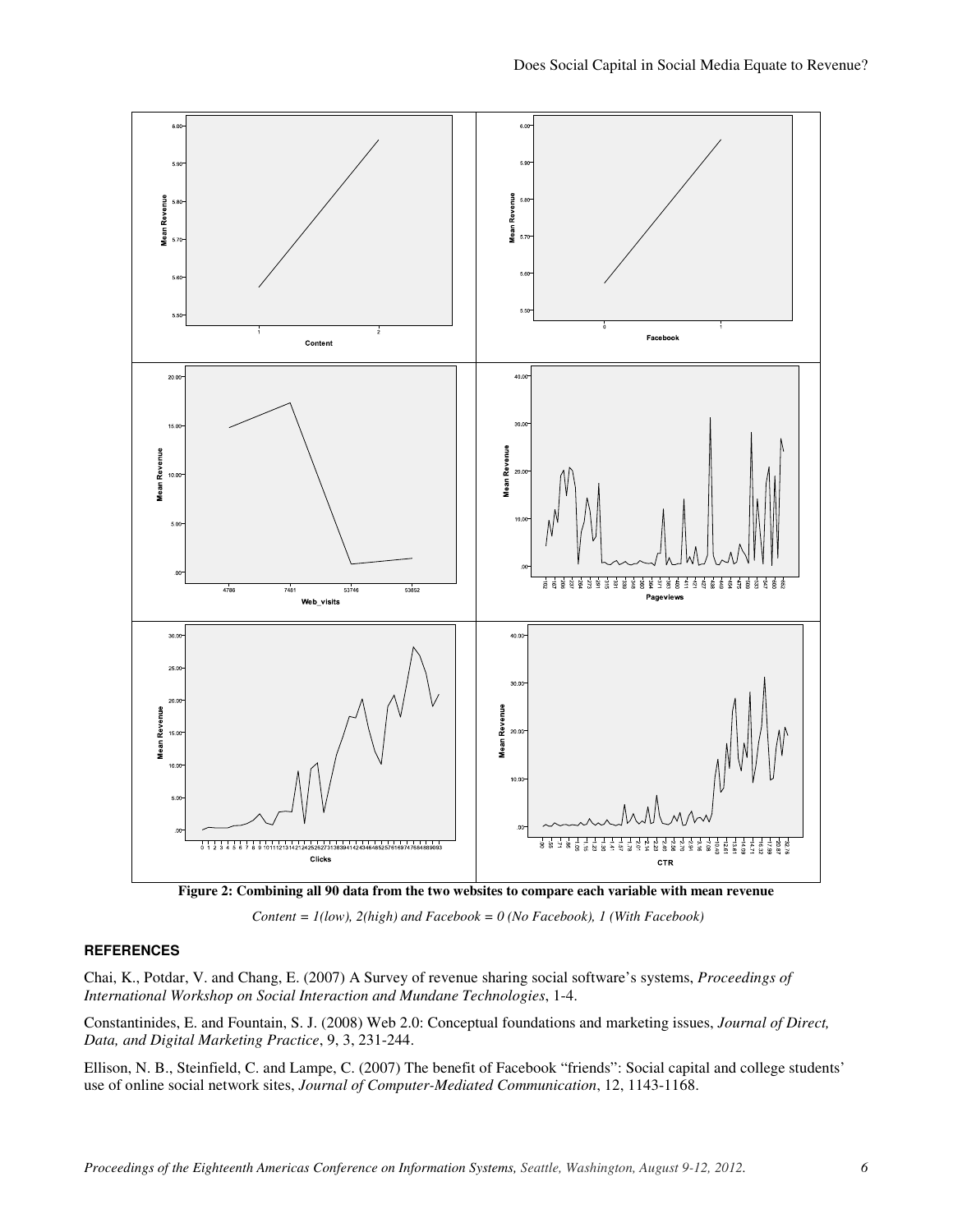Hoffman, D. L. and Novak, T. P. (2000) How to acquire customers on the web, *Harvard Business Review*, 3, 1-8.

Hoffman, D. L., Novak, T. P. and Peralta, M. A. (1999) Building customer trust online, *Communication of the ACM*, 4, 42, 80-85.

Meadows-Klue, D. (2008) Falling in love 2.0: Relationship marketing for the Facebook generation, *Journal of Direct, Data, and Digital Marketing Practice*, 9, 3, 245-250.

Reibstein, D. J. (2002) "What attracts customers to online stores, and what keeps them coming back?," Journal of the Academy of Marketing Science, Vol. 4, No. 30, pp. 465-473.

Sloan, P. and Kaihla, P. (2006) Blogging for dollars, *Business 2.0 Magazine*, 1-8.

Stone, B. (2007) In Facebook, investing in a theory, *New York Times*, Oct 4. *http://query.nytimes.com/gst/fullpage.html?res=9C0DE0D91E30F937A35753C1A9619C8B63&pagewanted=all*

Stone, B. (2008) Facebook aims to extend its reach across the web, *New York Times*, Nov 30. *http://www.nytimes.com/2008/12/01/technology/internet/01facebook.html?pagewanted=all*

Vatanasombut, B., Stylianou, A. C. and Igbaria, M. (2004) How to retain online customers, *Communication of the ACM*, 6, 47, 65-69.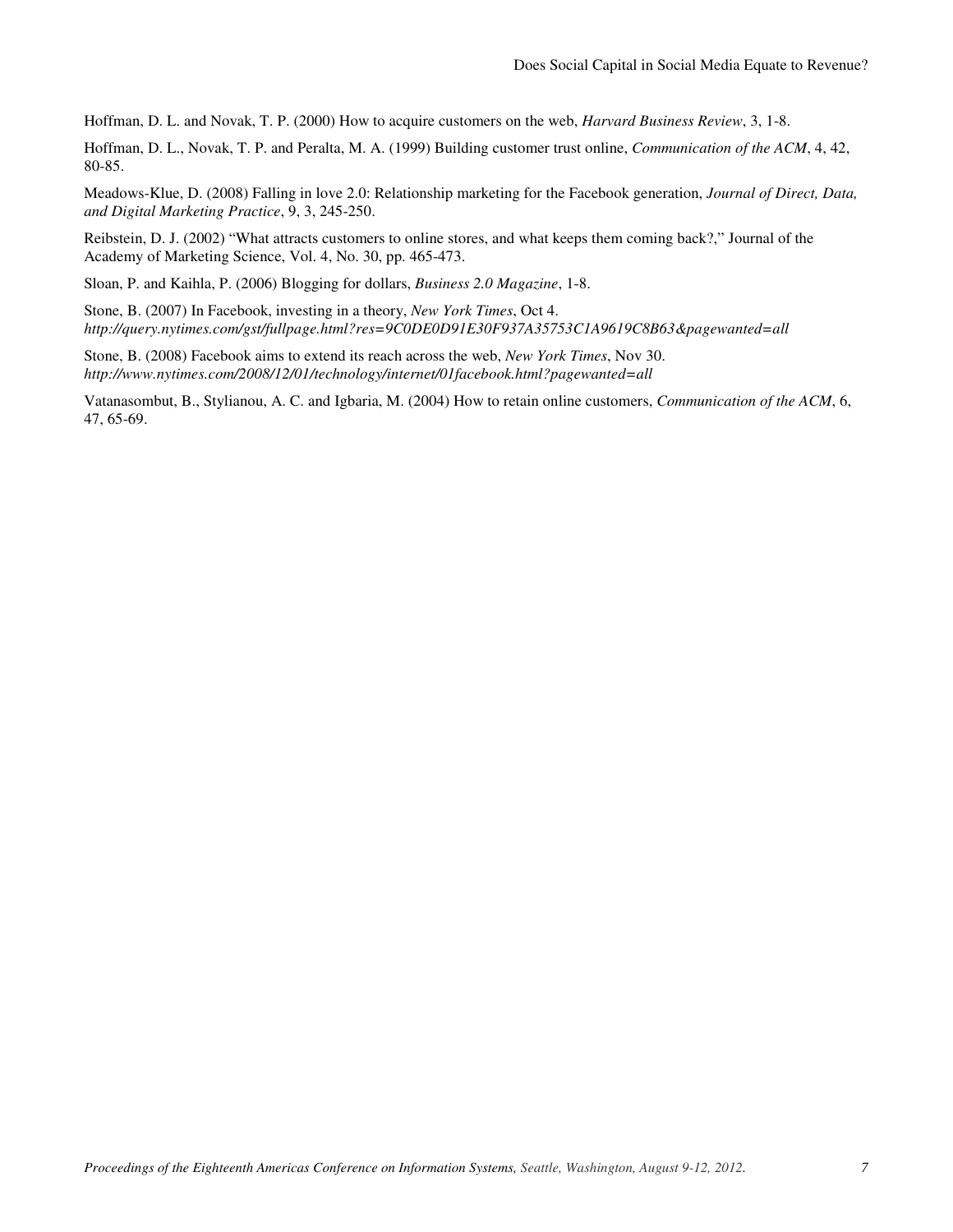## **TEACHING NOTES**

### **A Case of Social Capital in Social Media Equating to Revenue**

#### **Case Overview:**

The primary audience for this case study is business students who are taking classes in e-commerce, Web 2.0, social media, online business, business strategy, and internet marketing. Due to the fact that many Americans today are having problems with employment and income, but still have time to spend on Facebook or other social media, it may be the right moment in internet marketing history to utilize a social medium they are already wedded to as a platform to make some revenue. The objective is to find out whether utilizing Facebook "friends" on a daily basis can actually be an efficient way to increase Google AdSense revenue rather than relying on search engines to bring customers or clickers to their websites without asking their social capital (Facebook friends) to intentionally click on AdSense advertisements. This case is about the effect of Facebook on Google AdSense revenue based on web content search.

#### **Teaching Objectives**

This case should be used in a course in which students are discussing e-commerce, Web 2.0, social media, online business, business strategy, and internet marketing. The objective of this case is to make students discuss and understand the effects of web content searches, Facebook, and Google AdSense on online revenue for "mom and pop" websites. In addition, students must analyze whether social media or Web 2.0 are only useful for socializing or can actually be used to generate revenue based on social capital.

#### **Methodology**

To study the effect of website content search in using Facebook to drive revenue through Google AdSense, two websites of varying contents that obviously had high and low content search value on GAKT were strategically chosen. The first was a cultural website, and the second website was a website dedicated to helping students and parents in math. Google AdSense data was collected for the cultural website for a total of 62 days (*n* = 62). The first 31 days did not utilize Facebook, but the second 31 days did. The same data was collected for the math website for 28 days ( $n = 28$ ). The first 14 days did not utilize Facebook, but the second 14 days did.

In utilizing Facebook, we posted a link of the websites with different information on a Facebook account that had a social capital (Facebook friends) of over 3,000 people daily. The aim was to get people who already know each other or see each other's postings on a regular basis to check out the websites, if they wanted to, and to see if they may be interested in clicking on the Google AdSense advertisements on the websites. We wanted to find out if social capital from Facebook could actually be a better source of revenue to websites through Google AdSense rather than allowing people to find the websites through search engines.

We chose two varying content search values based on the numbers of monthly searches from the GAKT. For the cultural website, the top three searched keywords from GoDaddy.com (website host) were "Edo Language," "Benin City, Nigeria," and "Edo Names" from August 20, 2009 to September 30, 2011. Their global monthly searches on GAKT were 880, 4,400 and 880 respectively. According to GoDaddy.com from November 20, 2010 to October 1, 2011, the math website had its top searches as "math," "math games," and "math problems." Their global monthly searches on GAKT were 55.6 million, 11.1 million, and 673,000 respectively. Therefore, based on the GAKT searches, the math website was considered a higher content search value than the cultural website.

After compiling the data for both websites, it was analyzed based on the influence of the six variables on revenue, which are Web content, Facebook usage, Website visits, AdSense Pageviews (PV), AdSense clicks (clicks), and AdSense clickthrough-ratios (CTR). ANOVA and regression were done to see if linearity could be established and if any of the predictor variables above were significant to revenue. Correlation of these variables was also used to derive the appropriate regression model for each of the websites in relation to revenue and the value of their content search.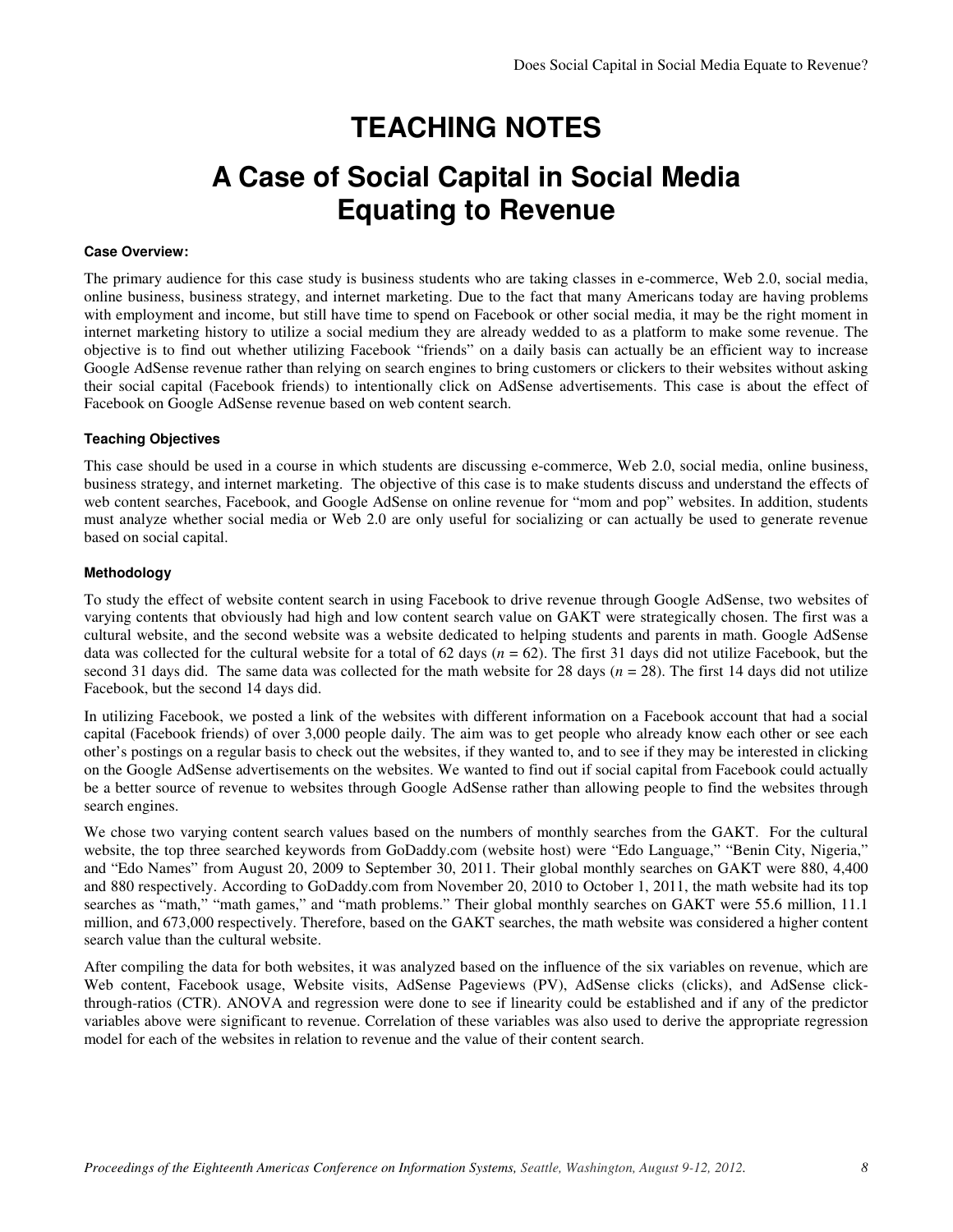#### **Suggested Teaching Approach**

This is a case that should be used towards the end of a business class for e-commerce, Web 2.0, social media, online business, business strategy, and internet marketing. The case can be used for a class size of about 30 students. It should be used for a 50-minute class period, and the case should be given to the students the class before it is discussed. The students of the class should be divided into five groups. Each group should be given one of the discussion questions to present to the class in the next class period, but each group should also turn in a written response to all the discussion questions for a grade. If it is a small class with less than 5 students, then an open discussion for all questions should be allowed, and each student should also be asked to turn in an individual written report for a grade in the next class.

In the next class, each group or each individual (in a small class) must turn in the written report for all of the discussion questions before class begins. Each of the groups is called randomly to present the answers to their discussion questions to the class in four minutes. Immediately after each presentation, the rest of the groups are given four minutes to analyze the quality of the answer based on their reports before hearing the discussion presentation of the next group. In a small class, about 8 minutes per discussion question should be allowed to discuss all the questions openly among all the students. The professor should record the main points of each answer from all groups or individuals on the white board during their presentation. The last 10 minutes should be used by the professor to summarize the main points the class has created on the white board and to include his or her own view in order to enhance what the class has analyzed.

#### **Discussion Questions**

1) Evaluate whether Jim needs Bola's social capital on Facebook to make Bola a 40% profit sharing partner.

2) Discuss whether Facebook is useful in increasing revenue for "mom and pop" websites.

3) Explain the three major variables that appear to be significant in increasing website revenue based on Figures 1 and 2.

4) Compare LCNF and LCWF as well as HCNF and HCWF in Table 1 to explain why HCWF had higher revenue than HCNF, but LCWF had lower revenue than LCNF despite the fact that HCWF had both lower CTR and CPC to HCNF. (LCNF = Low Content no Facebook, LCWF = Low Content with Facebook, HCNF = High Content no Facebook, HCWF = High Content with Facebook).

5) Analyze LC and HC in Table 2 and explain why HC has higher clicks and CTR, despite the fact that it has lower AdSense PV than LC.

#### **Suggested Answers**

1) Answer may vary. Based on Table 2, the two websites made revenue of \$250.74 without the use of Facebook and made \$268.29 with the use of Facebook, which is an increase of 6.99%. The high content without Facebook use made revenue of \$206.79 while the high content with Facebook made \$242.35, which gives an increase of \$35.56 (17.2%). Facebook did not increase the revenue tremendously. Therefore, Bola cannot be a profit sharing partner because his social capital on Facebook did not even double the revenue the search engines are bringing in without the use of Facebook.

|             | <b>Web Visits</b> | PV     | <b>Clicks</b> | <b>CTR</b> | Revenue  |
|-------------|-------------------|--------|---------------|------------|----------|
| <b>HCNF</b> | 4,786             | 3,196  | 544           | 17.02%     | \$206.79 |
| <b>HCWF</b> | 7,481             | 6,006  | 863           | 14.37%     | \$242.35 |
| NF          | 58,638            | 16,262 | 768           | 6.95%      | \$250.74 |
| WF          | 61,227            | 17,917 | 1,112         | 8.50%      | \$268.29 |

2) Facebook was useful in increasing revenue, but the content search for the website must be high in order to see a great increase. In the study on Table 2, the high content without Facebook use made revenue of \$206.79 while the high content with Facebook made \$242.35, which gives an increase of \$35.56 (17.2%). As social capital grows in terms of more Facebook friends and more interesting links to content that are extremely appealing to the Facebook audience are posted, the revenue difference between the "with Facebook" use and the "without Facebook" use may become larger and more profitable.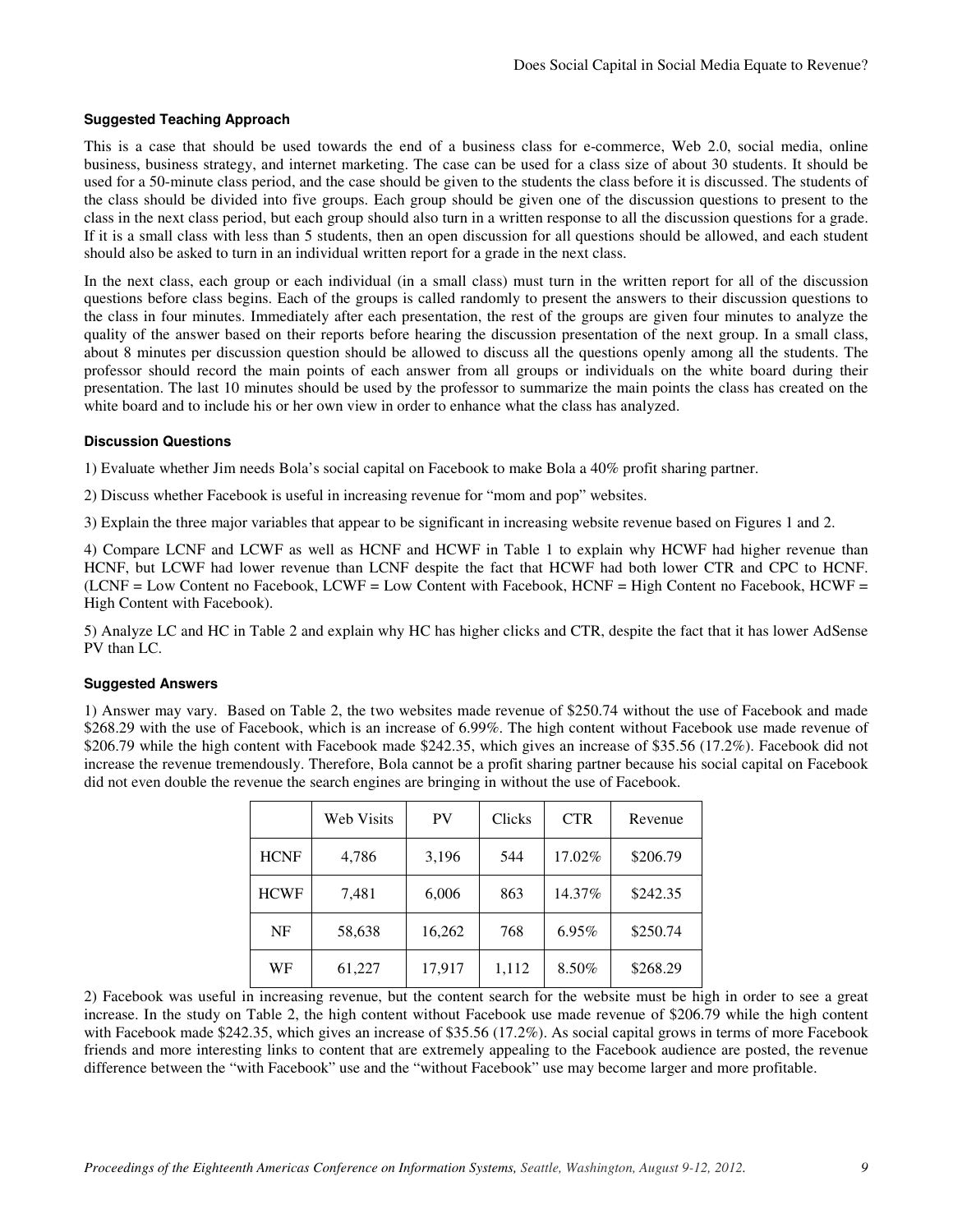|             | <b>Web Visits</b> | <b>PV</b> | Clicks | <b>CTR</b> | Revenue  |
|-------------|-------------------|-----------|--------|------------|----------|
| <b>HCNF</b> | 4,786             | 3,196     | 544    | 17.02%     | \$206.79 |
| <b>HCWF</b> | 7,481             | 6,006     | 863    | 14.37%     | \$242.35 |

3) The three significant variables needed to increase website revenue are clicks, web content search, and click-through-ratio. These are the only factors that increased on an average as revenue increased. Facebook usage increases with revenue overall, but Figure 1 shows that this is untrue when the website content search is low. To determine revenue on Google AdSense, clicks are multiplied by cost-per-click, the website content search determines the value and quality of the demand for the information on the website through search engines, and the click-through-ratio is the percentage of Google AdSense page views that become clicks.

4) The main factor that determines revenue in Google AdSense is the number of clicks. A huge number of clicks are enough to offset any difference in cost-per-clicks (CPC), especially if the CPC difference is just 10 cents as it is in this case. Facebook increased the number of clicks regardless of website content, but increased the number of clicks greatly in high content searches. In low content searches, Facebook increased the number of clicks by one (14.29%), but in high content search, it increased it by 23 (60.53%).

|             | # of $PV$ | # of Clicks | <b>CTR</b> | <b>CPC</b> | Revenue |
|-------------|-----------|-------------|------------|------------|---------|
| <b>LCNF</b> | 421       |             | 1.71%      | \$0.20     | \$1.42  |
| <b>LCWF</b> | 384       | 8           | 2.09%      | \$0.10     | \$0.84  |
| <b>HCNF</b> | 228       | 38          | 17.02%     | \$0.38     | \$14.77 |
| <b>HCWF</b> | 429       | 61          | 14.37%     | \$0.28     | \$17.31 |

5) Despite the fact that the high content search website has only 11.4% website visits and 36.84% AdSense page views of the low content search website, it has 297.46% clicks of the low content search, which is more important when determining revenue. Such high clicks and low AdSense pageview leads to an extremely high click-through-ratio. The reason for the high clicks for high website content search must be that visitors continue their search on the AdSense advertisement for more information, since the AdSense advertisement matches the content of each web page. The visitors on the low website content search appear to be satisfied with the information on the webpage and do not really search any further on the AdSense advertisement.

|             | <b>Web Visits</b> | <b>PV</b> | Clicks | <b>CTR</b> | Revenue  |
|-------------|-------------------|-----------|--------|------------|----------|
| $_{\rm LC}$ | 107,598           | 24,977    | 473    | 1.87%      | \$69.89  |
| HC.         | 12,267            | 9,202     | 1,407  | 15.08%     | \$449.14 |

#### **EPILOGUE**

Jim and Bola are excited about their findings and are in the process of deciding whether the results support the fact that Bola can use his rich social capital on Facebook to increase the revenue on Jim's websites tremendously.

#### **CONCLUSION**

In the study, it can be concluded that in high content search value websites, visits, AdSense page views, clicks, and revenue increased with the use of Facebook. In addition, Facebook was instrumental towards increasing the numbers of AdSense clickers, regardless of the content of the website. Clicks are the major variable that drives AdSense revenue, and no matter what the content search value was, Facebook increased clicks. In low content search value websites, the website visits and